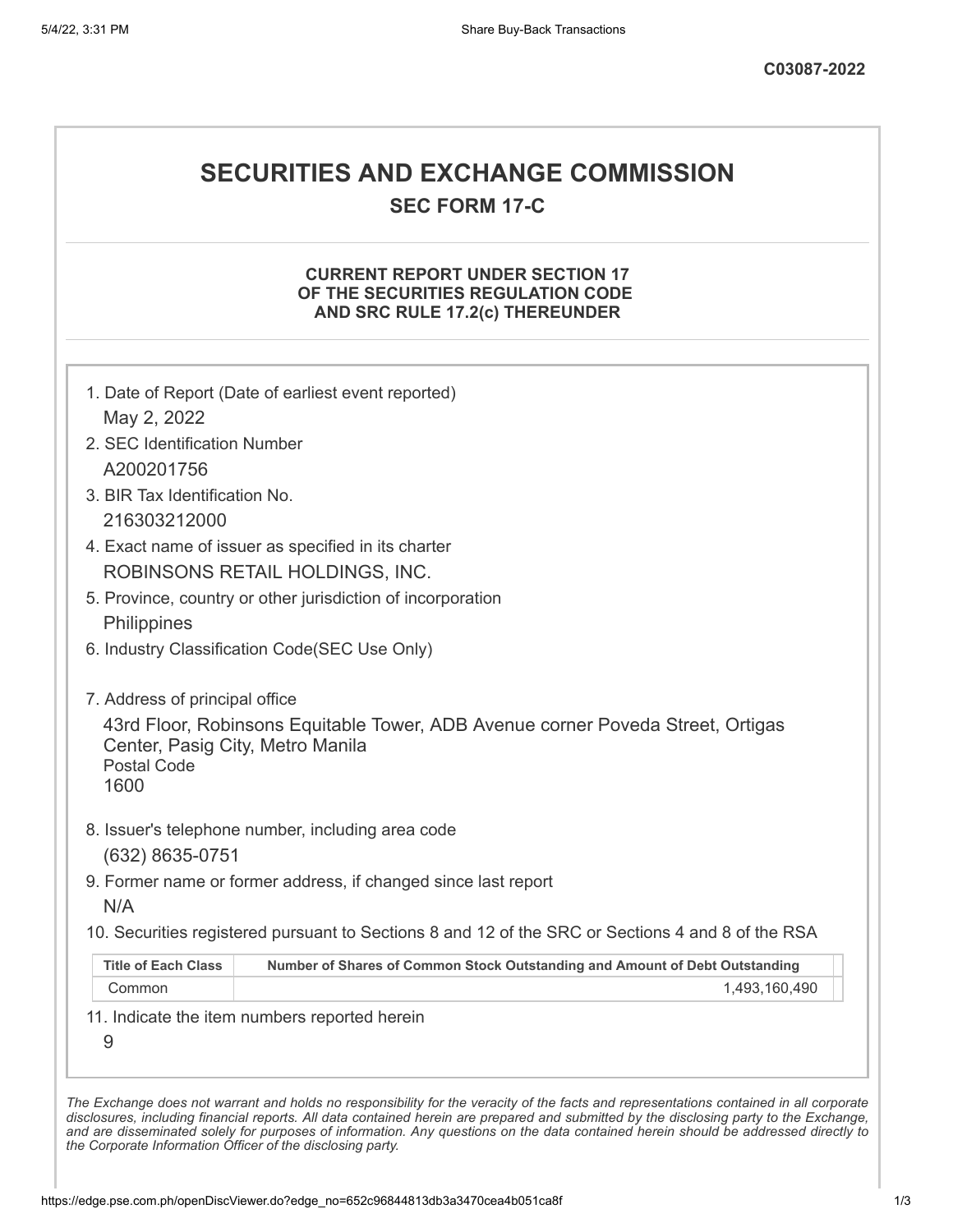5/4/22, 3:31 PM Share Buy-Back Transactions



# **Robinsons Retail Holdings, Inc. RRHI**

#### **PSE Disclosure Form 9-1 - Share Buy-Back Transactions** *References: Section 9 of the Revised Disclosure Rules*

#### **Subject of the Disclosure**

Robinsons Retail Holdings, Inc. Share Buy-Back Transaction

**Background/Description of the Disclosure**

Share buyback on May 2, 2022.

The Board of Directors of RRHI approved the share buyback program of Php2.0 billion on March 9, 2020. The Board of Directors of RRHI approved the extension of the share buyback program for the additional amount of Php2.0 billion on February 26, 2021.

On February 11, 2022, the Board of Directors of RRHI approved to further extend the share buyback program for the additional amount of Philippine Pesos: One Billion (Php1,000,000,000.00)

On April 27, 2022, the Board of Directors of RRHI approved to further extend the share buyback program for the additional amount of Philippine Pesos: One Billion (Php1,000,000,000.00)

The total amount allotted for the share buyback is Philippine Pesos: Six Billion (Php6,000,000,000.00).

# **Type of Securities**

Common

Preferred N/A

Others N/A

### **Details of Share Buy-Back Transaction(s)**

| <b>Date of Transaction</b> | <b>Number of Shares Purchased</b> | <b>Price Per Share</b> |
|----------------------------|-----------------------------------|------------------------|
| May 2, 2022                | 5,920                             | 53.15                  |
| May 2, 2022                | 4,260                             | 53.20                  |
| May 2, 2022                | 4,820                             | 53.25                  |
| May 2, 2022                | 800                               | 53.20                  |
| May 2, 2022                | 100                               | 53.25                  |
| May 2, 2022                | 100                               | 53.35                  |
|                            | 16,000                            |                        |

#### **Effects on Number of Shares**

|                           | <b>Before</b> | <b>After</b>  |
|---------------------------|---------------|---------------|
| <b>Outstanding Shares</b> | 1,493,176,490 | 1,493,160,490 |
| <b>Treasury Shares</b>    | 83,312,870    | 83,328,870    |

| <b>Cumulative Number of</b><br><b>Shares Purchased to</b><br><b>Date</b> | 83,328,870 |
|--------------------------------------------------------------------------|------------|
|--------------------------------------------------------------------------|------------|